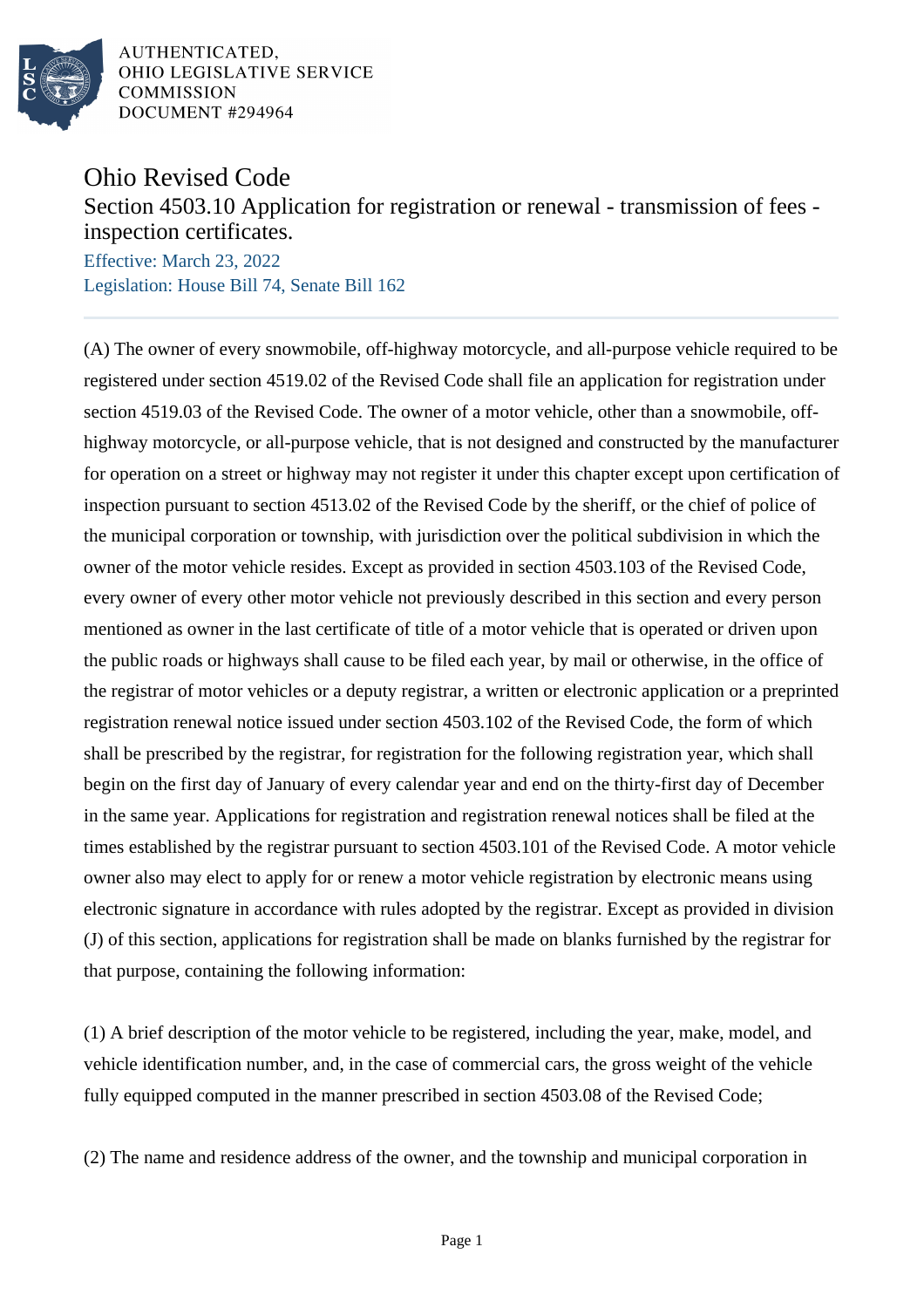

which the owner resides;

(3) The district of registration, which shall be determined as follows:

(a) In case the motor vehicle to be registered is used for hire or principally in connection with any established business or branch business, conducted at a particular place, the district of registration is the municipal corporation in which that place is located or, if not located in any municipal corporation, the county and township in which that place is located.

(b) In case the vehicle is not so used, the district of registration is the municipal corporation or county in which the owner resides at the time of making the application.

(4) Whether the motor vehicle is a new or used motor vehicle;

(5) The date of purchase of the motor vehicle;

(6) Whether the fees required to be paid for the registration or transfer of the motor vehicle, during the preceding registration year and during the preceding period of the current registration year, have been paid. Each application for registration shall be signed by the owner, either manually or by electronic signature, or pursuant to obtaining a limited power of attorney authorized by the registrar for registration, or other document authorizing such signature. If the owner elects to apply for or renew the motor vehicle registration with the registrar by electronic means, the owner's manual signature is not required.

(7) The owner's social security number, driver's license number, or state identification number, or, where a motor vehicle to be registered is used for hire or principally in connection with any established business, the owner's federal taxpayer identification number. The bureau of motor vehicles shall retain in its records all social security numbers provided under this section, but the bureau shall not place social security numbers on motor vehicle certificates of registration.

(B)(1) When an applicant first registers a motor vehicle in the applicant's name, the applicant shall provide proof of ownership of that motor vehicle. Proof of ownership may include any of the following: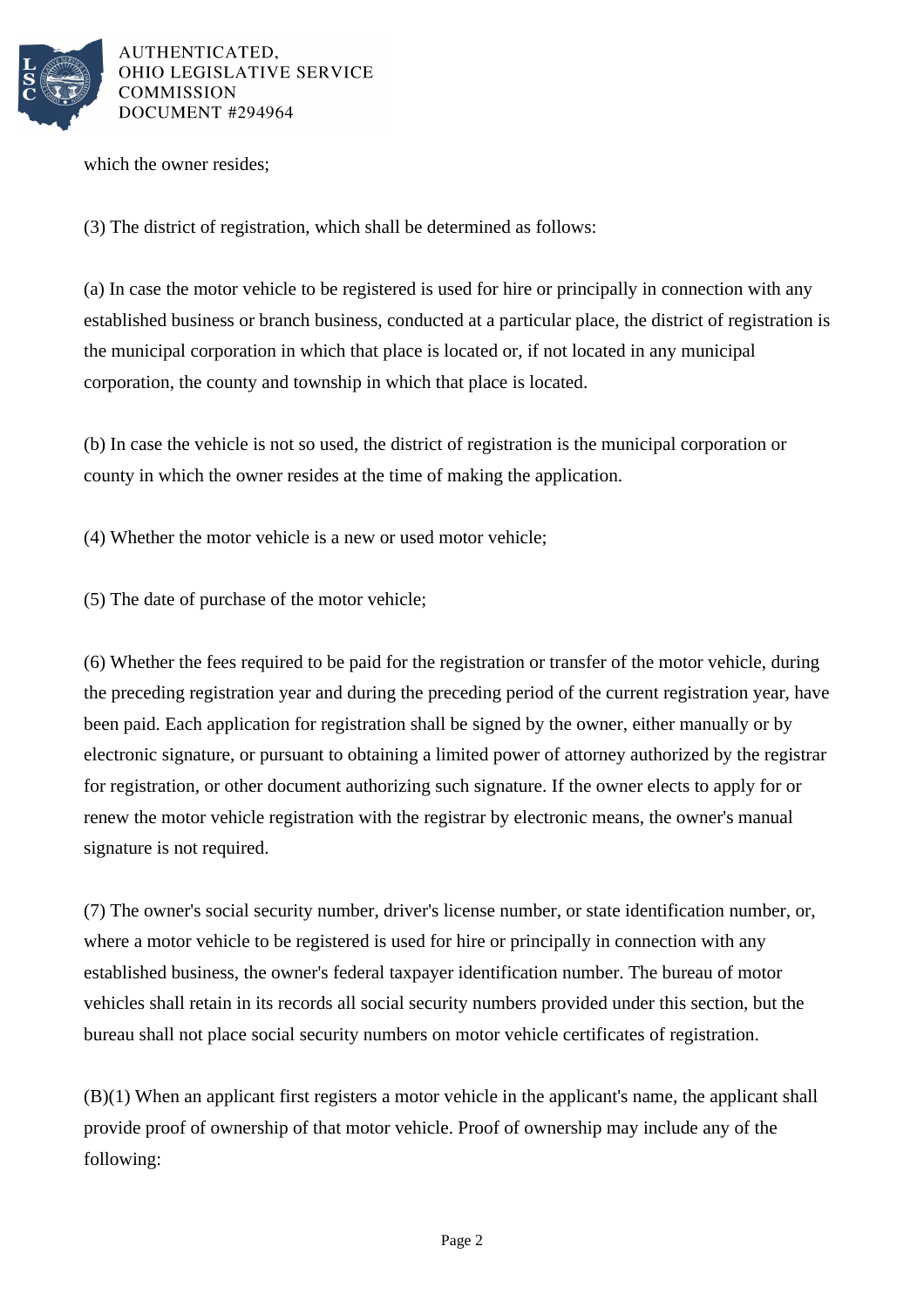

(a) The applicant may present for inspection a physical certificate of title or memorandum certificate showing title to the motor vehicle to be registered in the name of the applicant.

(b) The applicant may present for inspection an electronic certificate of title for the applicant's motor vehicle in a manner prescribed by rules adopted by the registrar.

(c) The registrar or deputy registrar may electronically confirm the applicant's ownership of the motor vehicle.

An applicant is not required to present a certificate of title to an electronic motor vehicle dealer acting as a limited authority deputy registrar in accordance with rules adopted by the registrar.

(2) When a motor vehicle inspection and maintenance program is in effect under section 3704.14 of the Revised Code and rules adopted under it, each application for registration for a vehicle required to be inspected under that section and those rules shall be accompanied by an inspection certificate for the motor vehicle issued in accordance with that section.

(3) An application for registration shall be refused if any of the following applies:

(a) The application is not in proper form.

(b) The application is prohibited from being accepted by division (D) of section 2935.27, division (A) of section 2937.221, division (A) of section 4503.13, division (B) of section 4510.22, division (B)(1) of section 4521.10, or division (B) of section 5537.041 of the Revised Code.

(c) Proof of ownership is required but is not presented or confirmed in accordance with division (B)(1) of this section.

(d) All registration and transfer fees for the motor vehicle, for the preceding year or the preceding period of the current registration year, have not been paid.

(e) The owner or lessee does not have an inspection certificate for the motor vehicle as provided in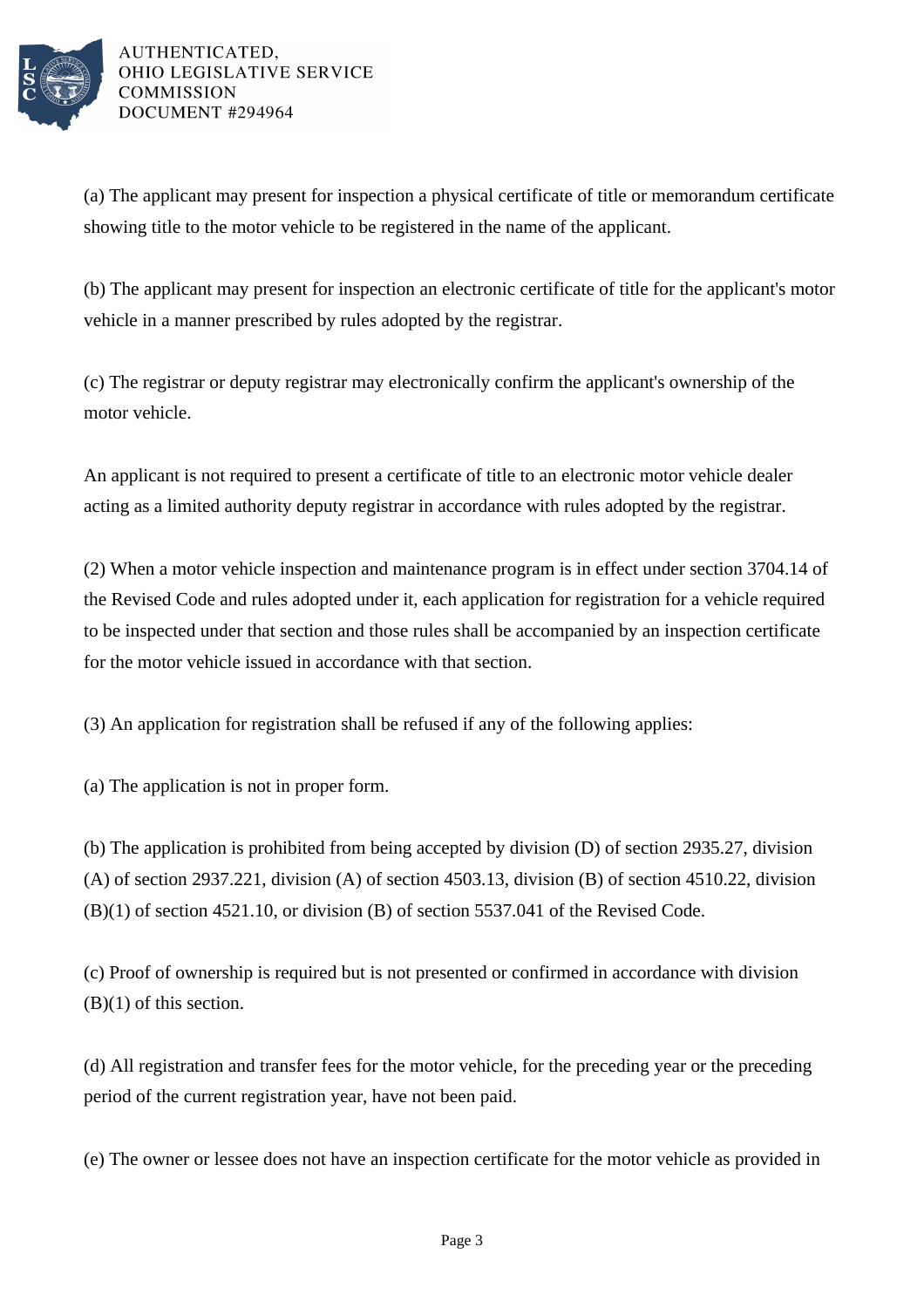

section 3704.14 of the Revised Code, and rules adopted under it, if that section is applicable.

(4) This section does not require the payment of license or registration taxes on a motor vehicle for any preceding year, or for any preceding period of a year, if the motor vehicle was not taxable for that preceding year or period under sections 4503.02, 4503.04, 4503.11, 4503.12, and 4503.16 or Chapter 4504. of the Revised Code.

(5) When a certificate of registration is issued upon the first registration of a motor vehicle by or on behalf of the owner, the official issuing the certificate shall indicate the issuance with a stamp on the certificate of title or memorandum certificate or, in the case of an electronic certificate of title or electronic verification of ownership, an electronic stamp or other notation as specified in rules adopted by the registrar, and with a stamp on the inspection certificate for the motor vehicle, if any.

(6) The official also shall indicate, by a stamp or by other means the registrar prescribes, on the registration certificate issued upon the first registration of a motor vehicle by or on behalf of the owner the odometer reading of the motor vehicle as shown in the odometer statement included in or attached to the certificate of title. Upon each subsequent registration of the motor vehicle by or on behalf of the same owner, the official also shall so indicate the odometer reading of the motor vehicle as shown on the immediately preceding certificate of registration.

(7) The registrar shall include in the permanent registration record of any vehicle required to be inspected under section 3704.14 of the Revised Code the inspection certificate number from the inspection certificate that is presented at the time of registration of the vehicle as required under this division.

 $(C)(1)$  Except as otherwise provided in division  $(C)(1)$  of this section, the registrar and each deputy registrar shall collect an additional fee of eleven dollars for each application for registration and registration renewal received. For vehicles specified in divisions (A)(1) to (21) of section 4503.042 of the Revised Code, the registrar and deputy registrar shall collect an additional fee of thirty dollars for each application for registration and registration renewal received. No additional fee shall be charged for vehicles registered under section 4503.65 of the Revised Code. The additional fee is for the purpose of defraying the department of public safety's costs associated with the administration and enforcement of the motor vehicle and traffic laws of Ohio. Each deputy registrar shall transmit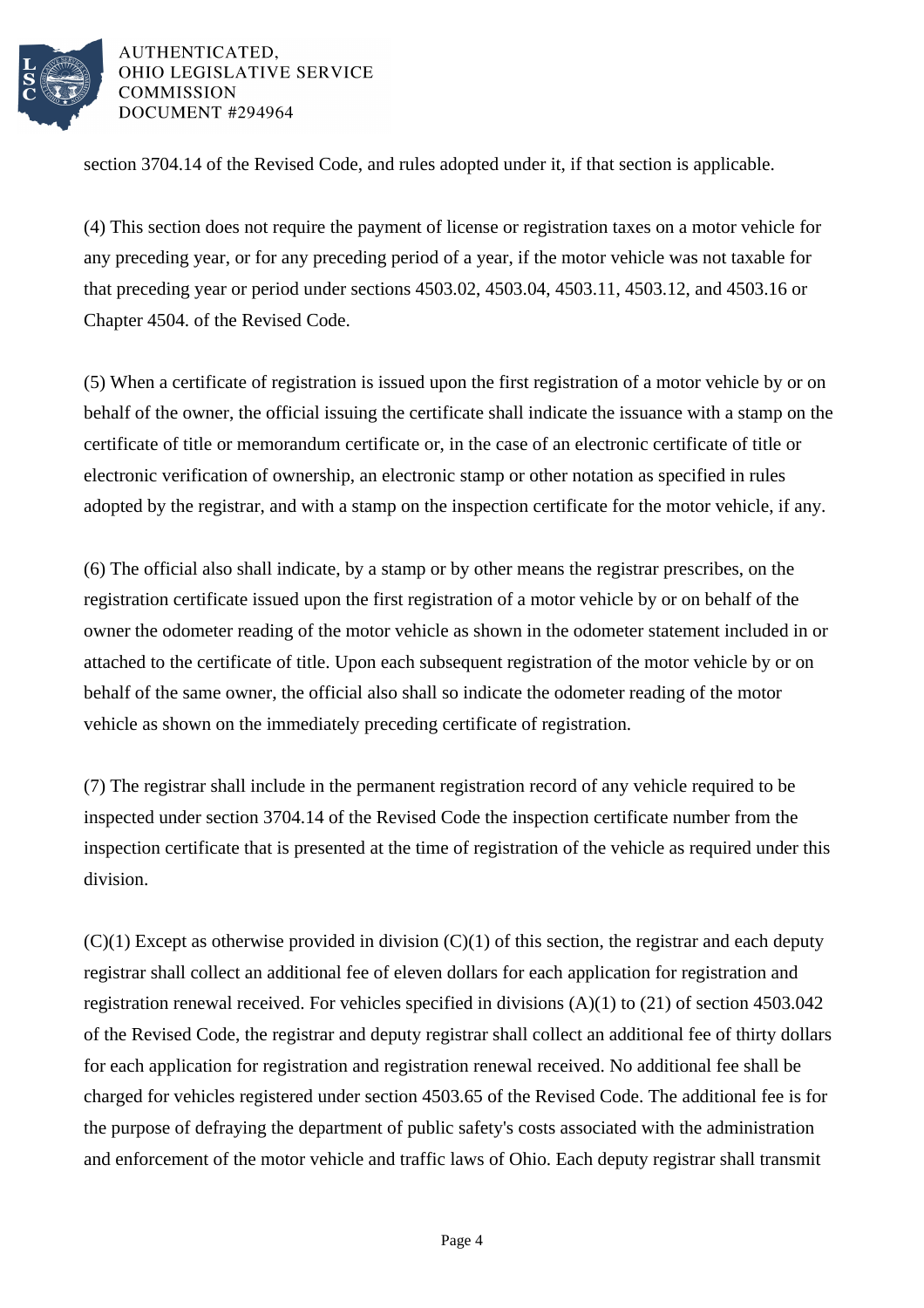

the fees collected under divisions  $(C)(1)$ ,  $(3)$ , and  $(4)$  of this section in the time and manner provided in this section. The registrar shall deposit all moneys received under division  $(C)(1)$  of this section into the public safety - highway purposes fund established in section 4501.06 of the Revised Code.

(2) In addition, a charge of twenty-five cents shall be made for each reflectorized safety license plate issued, and a single charge of twenty-five cents shall be made for each county identification sticker or each set of county identification stickers issued, as the case may be, to cover the cost of producing the license plates and stickers, including material, manufacturing, and administrative costs. Those fees shall be in addition to the license tax. If the total cost of producing the plates is less than twentyfive cents per plate, or if the total cost of producing the stickers is less than twenty-five cents per sticker or per set issued, any excess moneys accruing from the fees shall be distributed in the same manner as provided by section 4501.04 of the Revised Code for the distribution of license tax moneys. If the total cost of producing the plates exceeds twenty-five cents per plate, or if the total cost of producing the stickers exceeds twenty-five cents per sticker or per set issued, the difference shall be paid from the license tax moneys collected pursuant to section 4503.02 of the Revised Code.

(3) The registrar and each deputy registrar shall collect an additional fee of two hundred dollars for each application for registration or registration renewal received for any plug-in hybrid electric motor vehicle or battery electric motor vehicle. The fee shall be prorated based on the number of months for which the plug-in hybrid electric motor vehicle or battery electric motor vehicle is registered. The registrar shall transmit all money arising from the fee imposed by division (C)(3) of this section to the treasurer of state for distribution in accordance with division (E) of section 5735.051 of the Revised Code, subject to division (D) of section 5735.05 of the Revised Code.

(4) The registrar and each deputy registrar shall collect an additional fee of one hundred dollars for each application for registration or registration renewal received for any hybrid motor vehicle. The fee shall be prorated based on the number of months for which the hybrid motor vehicle is registered. The registrar shall transmit all money arising from the fee imposed by division  $(C)(4)$  of this section to the treasurer of state for distribution in accordance with division (E) of section 5735.051 of the Revised Code, subject to division (D) of section 5735.05 of the Revised Code.

(D) Each deputy registrar shall be allowed a fee equal to the amount established under section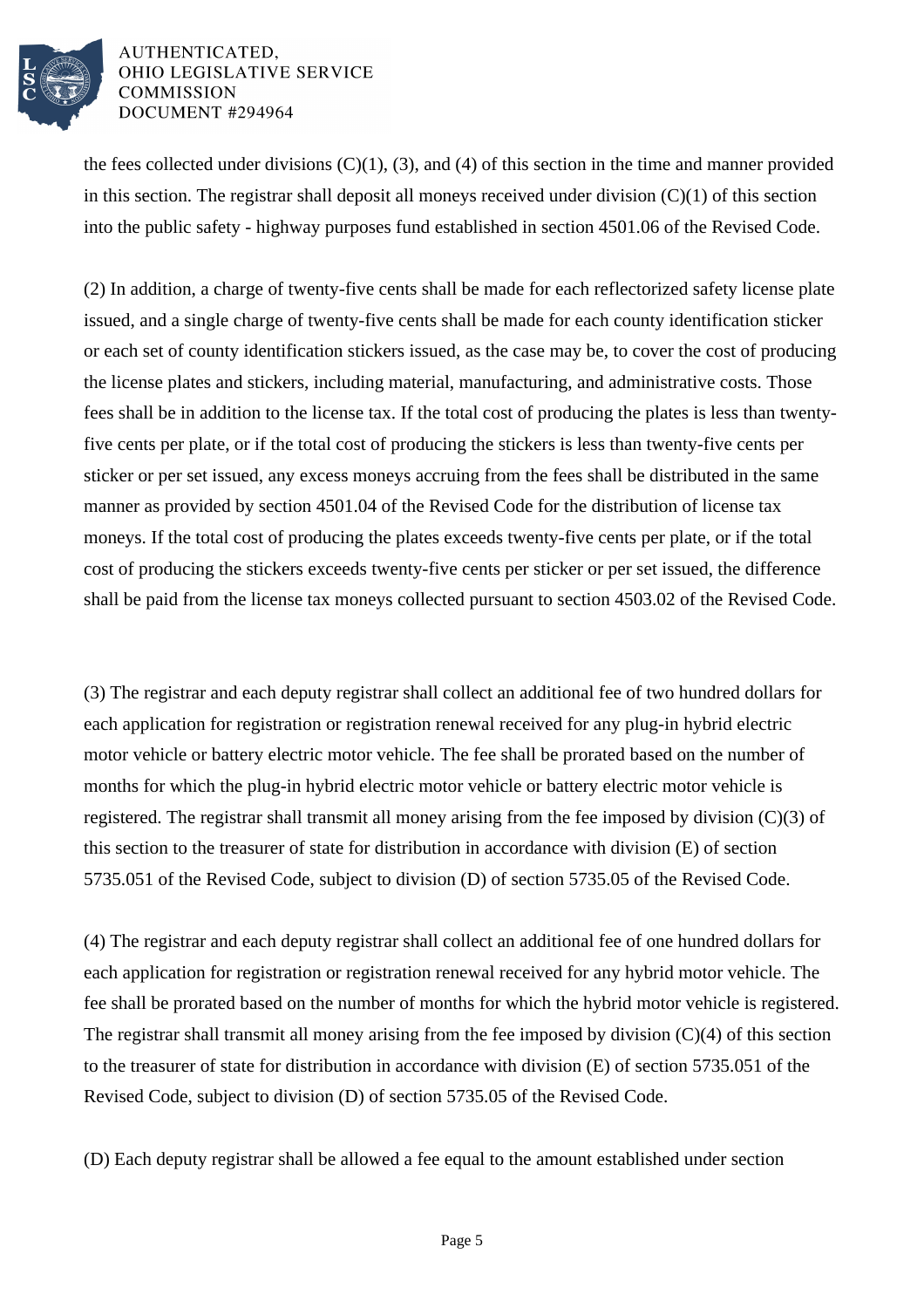

4503.038 of the Revised Code for each application for registration and registration renewal notice the deputy registrar receives, which shall be for the purpose of compensating the deputy registrar for the deputy registrar's services, and such office and rental expenses, as may be necessary for the proper discharge of the deputy registrar's duties in the receiving of applications and renewal notices and the issuing of registrations.

(E) Upon the certification of the registrar, the county sheriff or local police officials shall recover license plates erroneously or fraudulently issued.

(F) Each deputy registrar, upon receipt of any application for registration or registration renewal notice, together with the license fee and any local motor vehicle license tax levied pursuant to Chapter 4504. of the Revised Code, shall transmit that fee and tax, if any, in the manner provided in this section, together with the original and duplicate copy of the application, to the registrar. The registrar, subject to the approval of the director of public safety, may deposit the funds collected by those deputies in a local bank or depository to the credit of the "state of Ohio, bureau of motor vehicles." Where a local bank or depository has been designated by the registrar, each deputy registrar shall deposit all moneys collected by the deputy registrar into that bank or depository not more than one business day after their collection and shall make reports to the registrar of the amounts so deposited, together with any other information, some of which may be prescribed by the treasurer of state, as the registrar may require and as prescribed by the registrar by rule. The registrar, within three days after receipt of notification of the deposit of funds by a deputy registrar in a local bank or depository, shall draw on that account in favor of the treasurer of state. The registrar, subject to the approval of the director and the treasurer of state, may make reasonable rules necessary for the prompt transmittal of fees and for safeguarding the interests of the state and of counties, townships, municipal corporations, and transportation improvement districts levying local motor vehicle license taxes. The registrar may pay service charges usually collected by banks and depositories for such service. If deputy registrars are located in communities where banking facilities are not available, they shall transmit the fees forthwith, by money order or otherwise, as the registrar, by rule approved by the director and the treasurer of state, may prescribe. The registrar may pay the usual and customary fees for such service.

(G) This section does not prevent any person from making an application for a motor vehicle license directly to the registrar by mail, by electronic means, or in person at any of the registrar's offices,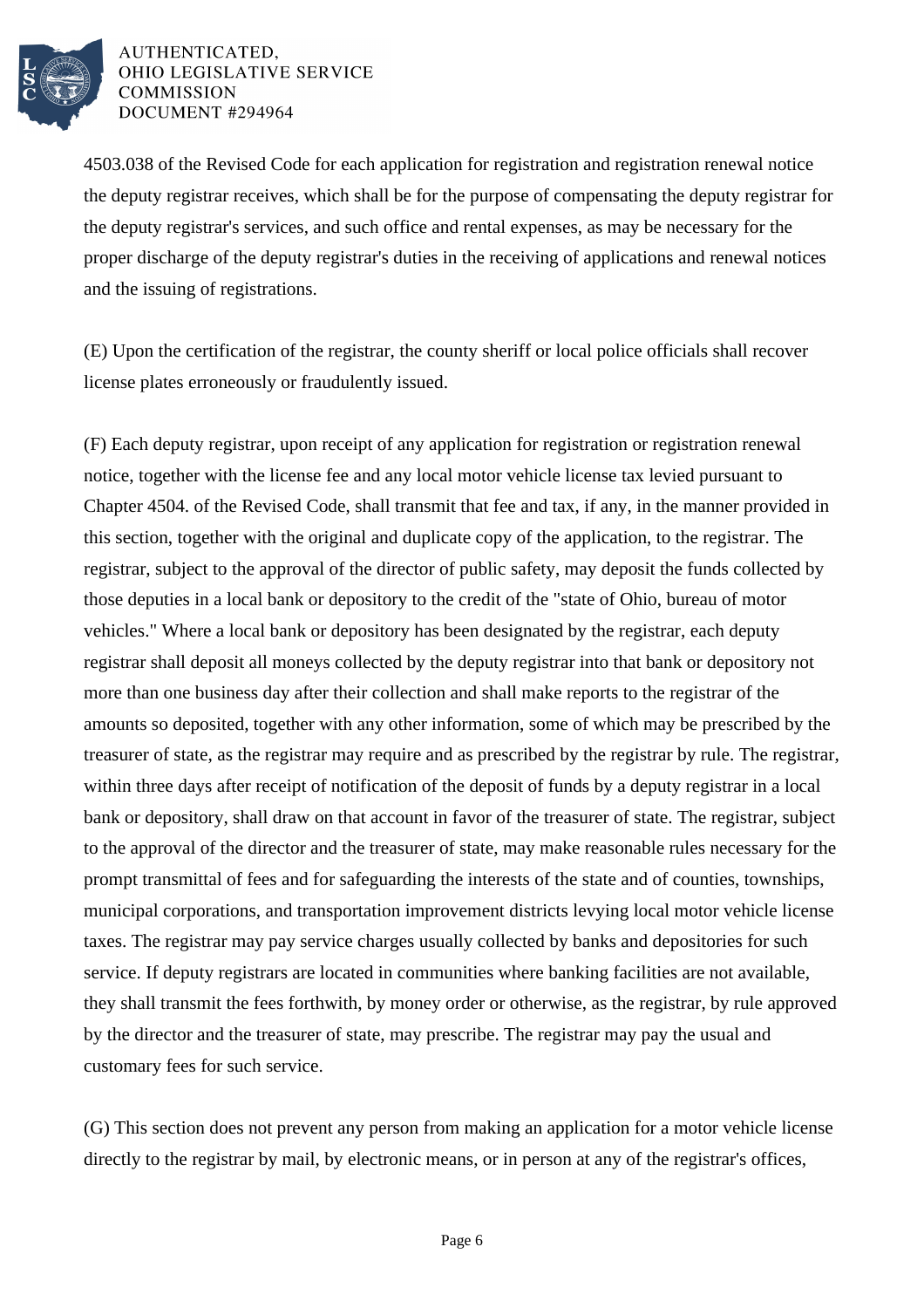

upon payment of a service fee equal to the amount established under section 4503.038 of the Revised Code for each application.

(H) No person shall make a false statement as to the district of registration in an application required by division (A) of this section. Violation of this division is falsification under section 2921.13 of the Revised Code and punishable as specified in that section.

(I)(1) Where applicable, the requirements of division (B) of this section relating to the presentation of an inspection certificate issued under section 3704.14 of the Revised Code and rules adopted under it for a motor vehicle, the refusal of a license for failure to present an inspection certificate, and the stamping of the inspection certificate by the official issuing the certificate of registration apply to the registration of and issuance of license plates for a motor vehicle under sections 4503.102, 4503.12, 4503.14, 4503.15, 4503.16, 4503.171, 4503.172, 4503.19, 4503.40, 4503.41, 4503.42, 4503.43, 4503.44, 4503.46, 4503.47, and 4503.51 of the Revised Code.

(2)(a) The registrar shall adopt rules ensuring that each owner registering a motor vehicle in a county where a motor vehicle inspection and maintenance program is in effect under section 3704.14 of the Revised Code and rules adopted under it receives information about the requirements established in that section and those rules and about the need in those counties to present an inspection certificate with an application for registration or preregistration.

(b) Upon request, the registrar shall provide the director of environmental protection, or any person that has been awarded a contract under section 3704.14 of the Revised Code, an on-line computer data link to registration information for all passenger cars, noncommercial motor vehicles, and commercial cars that are subject to that section. The registrar also shall provide to the director of environmental protection a magnetic data tape containing registration information regarding passenger cars, noncommercial motor vehicles, and commercial cars for which a multi-year registration is in effect under section 4503.103 of the Revised Code or rules adopted under it, including, without limitation, the date of issuance of the multi-year registration, the registration deadline established under rules adopted under section 4503.101 of the Revised Code that was applicable in the year in which the multi-year registration was issued, and the registration deadline for renewal of the multi-year registration.